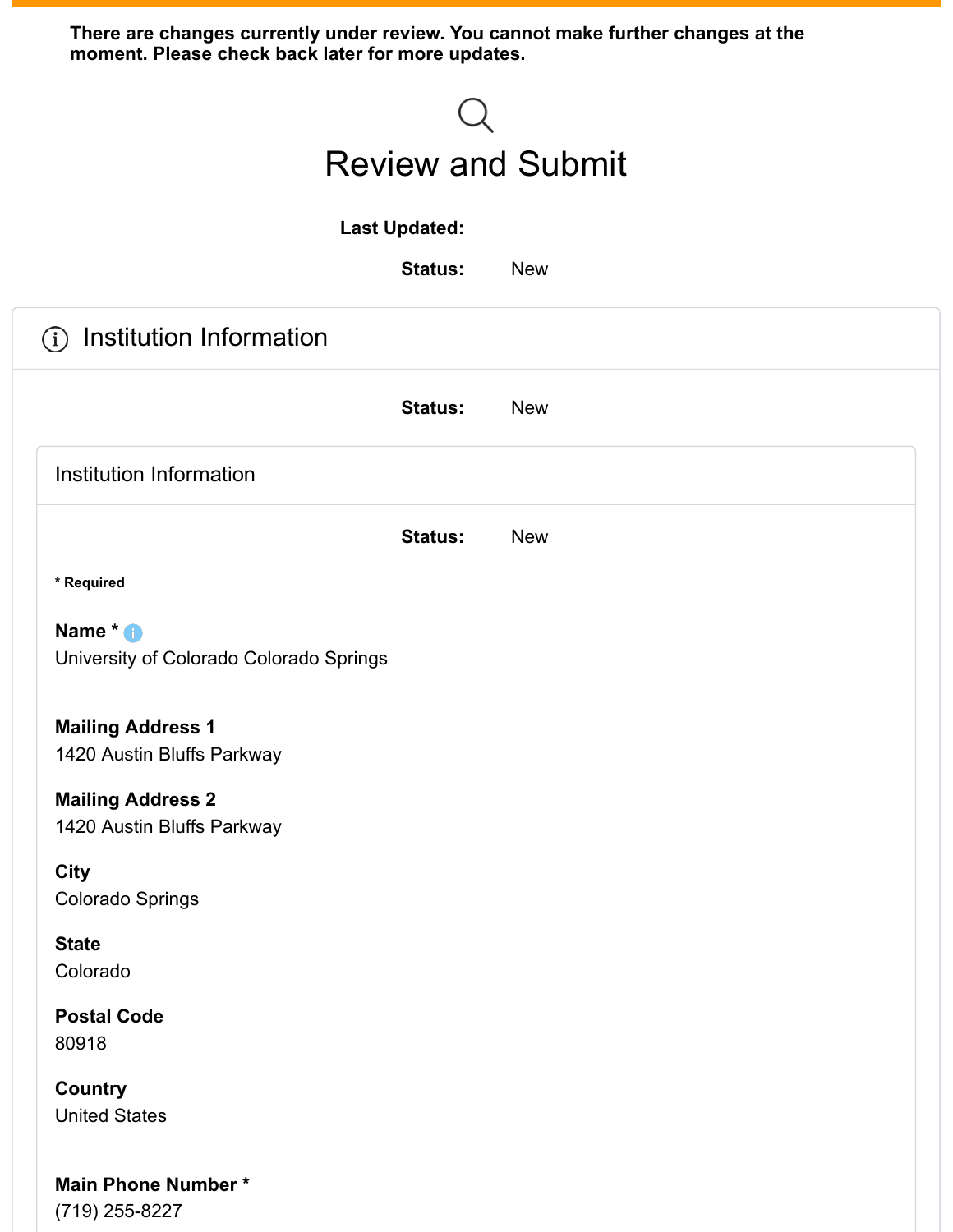**Fax \*** (719) 255-3656

**Website \*** [https://www.uccs.edu](https://www.uccs.edu/)

**Mark of Accreditation Status Domain (if different from Website)** https://ir.uccs.edu/institutionaldata/accreditation

**Is the institution incorporated? \*** No

**State of Incorporation**

**What is the enabling or authorizing legislation for the institution? \*** C.R.S. 23-20-101

**Ownership of the Institution \***

public

| <b>△ Contact Roles</b>         |                |            |
|--------------------------------|----------------|------------|
|                                | <b>Status:</b> | <b>New</b> |
| <b>Chief Executive Officer</b> |                |            |
|                                | <b>Status:</b> | <b>New</b> |
| * Required                     |                |            |
| Is Replacement? <b>O</b><br>No |                |            |
| Prefix * <b>D</b><br>Dr.       |                |            |
| First Name * <sup>1</sup>      |                |            |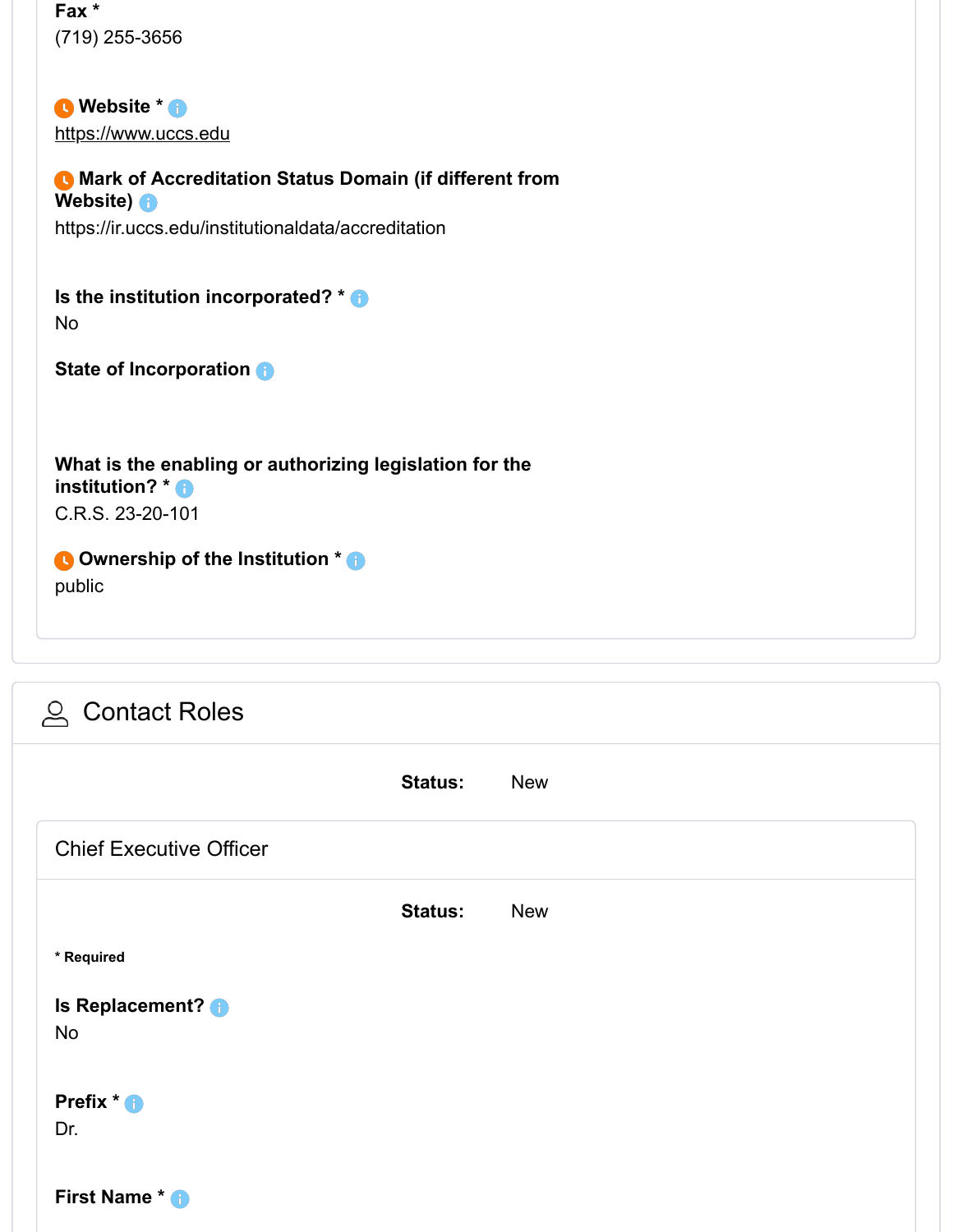**Status:** New Venkateshwar **Middle Name** K. **Last Name \*** Reddy **Suffix Title \* Chancellor Phone \*** (719) 255-3436 **Institutional Email Address \*** exec1@uccs.edu **Start Date \*** 4/18/2017 **\* Required Is Replacement?** No **Prefix \*** Dr. **First Name \*** Kelli **Middle Name Last Name \*** Klebe Chief Academic Officer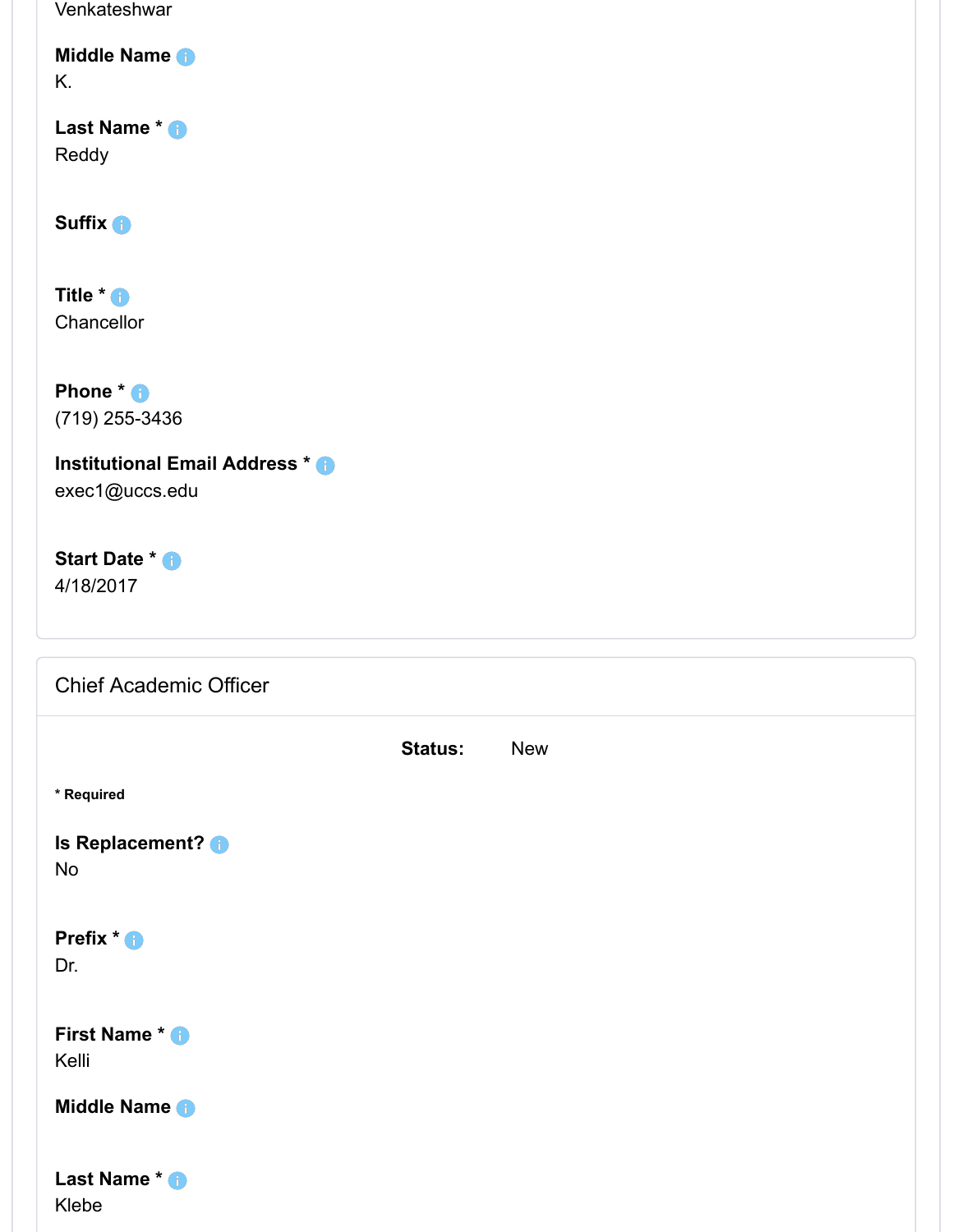| <b>Suffix O</b> |  |
|-----------------|--|
|                 |  |

**O** Title  $*$  **6** Interim Provost and Executive Vice Chancellor for Academic Affairs

**Phone \*** 719-255-3121

**Institutional Email Address \***

Vice Chancellor for Administration & Finance

kklebe@uccs.edu

**Start Date \*** 7/1/2021

| <b>Chief Financial Officer</b>       |                |            |
|--------------------------------------|----------------|------------|
|                                      | <b>Status:</b> | <b>New</b> |
| * Required                           |                |            |
| Is Replacement? <b>O</b><br>No       |                |            |
| Prefix * <sup>1</sup><br>Mr.         |                |            |
| First Name * <sup>1</sup><br>Charles |                |            |
| Middle Name +                        |                |            |
| Last Name * 8<br>Litchfield          |                |            |
| Suffix <b>O</b>                      |                |            |
| Title * <sup>O</sup>                 |                |            |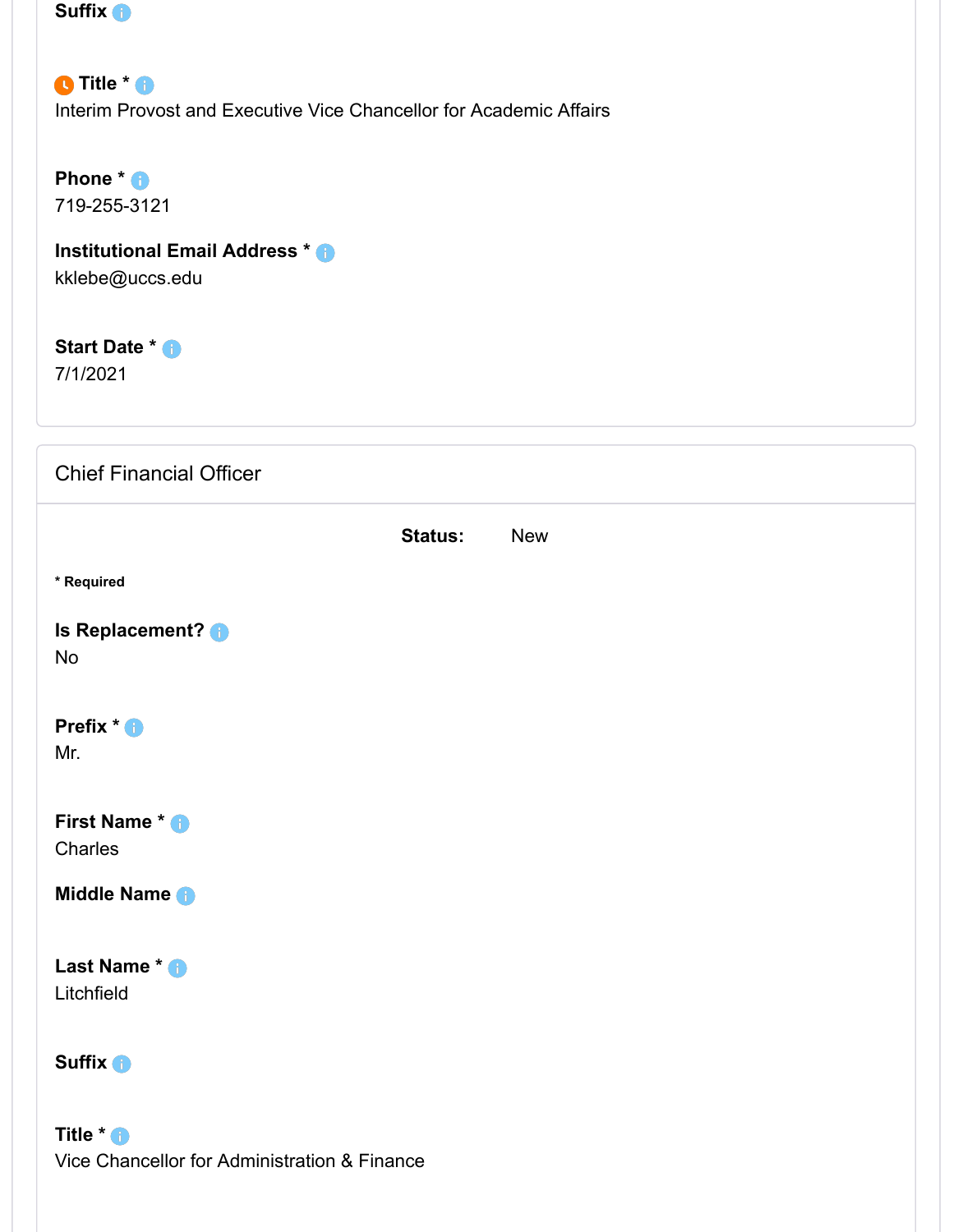| Phone $*$ $\bullet$ |
|---------------------|
| (719) 255-3210      |

#### **Institutional Email Address \***

clitchfi@uccs.edu

**Start Date \*** 4/5/2018

| <b>Accreditation Liaison Officer</b>                                |
|---------------------------------------------------------------------|
| <b>Status:</b><br><b>New</b>                                        |
| * Required                                                          |
| Is Replacement? <b>O</b><br>No                                      |
| Prefix * <sup>0</sup><br>Dr.                                        |
| First Name * +<br>Charles                                           |
| Middle Name +<br>David                                              |
| Last Name * <sup>8</sup><br>Moon                                    |
| <b>Suffix O</b><br>$\mathbf{II}$                                    |
| Title * <sup>O</sup><br>Professor and Accreditation Liaison Officer |
| Phone * <sup>0</sup><br>$(719)$ 255-3566                            |
| Institutional Email Address * 8                                     |

cmoon@uccs.edu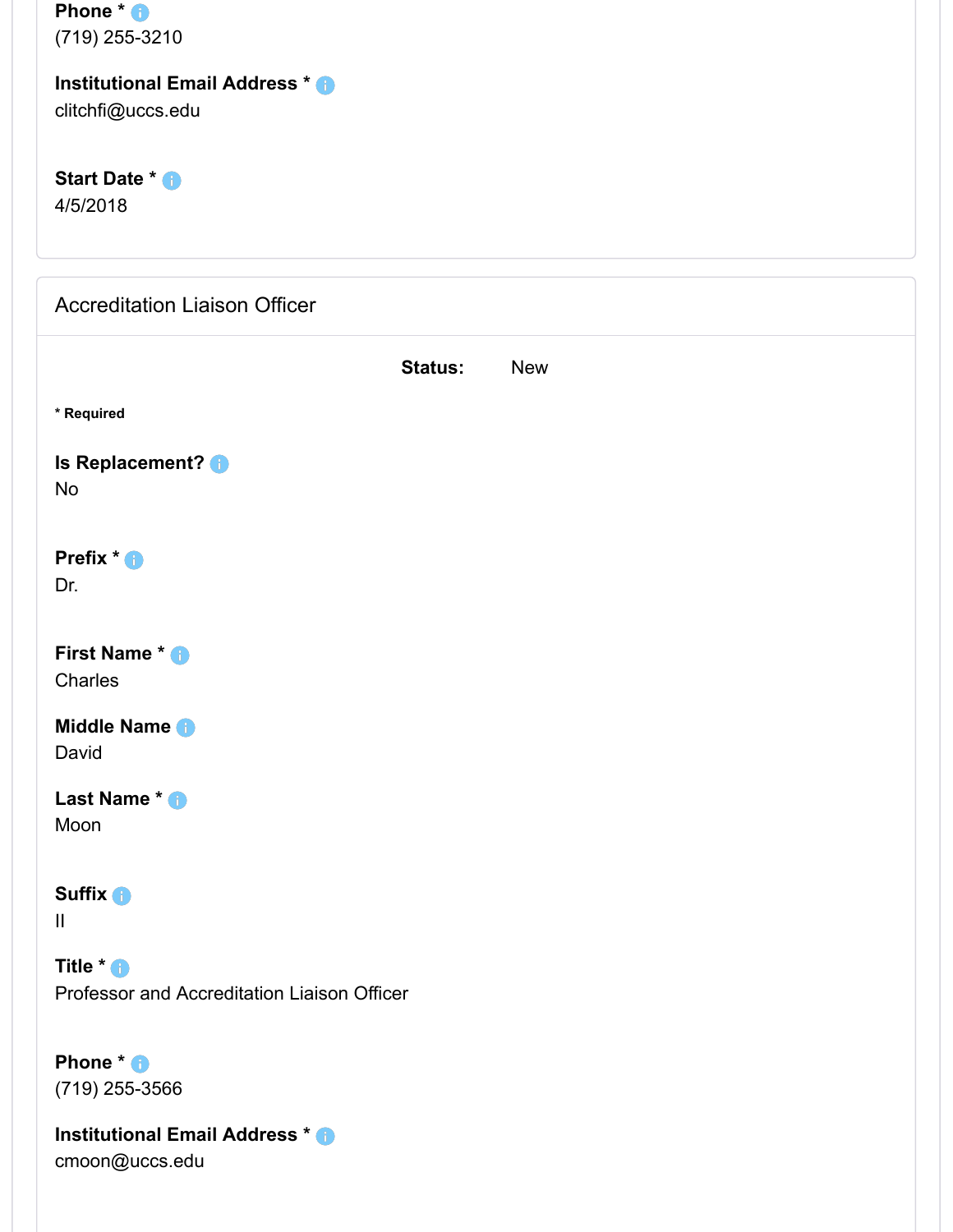| <b>Start Date * B</b> |  |
|-----------------------|--|
| 8/17/2013             |  |

| Data Update Coordinator                                         |                |            |
|-----------------------------------------------------------------|----------------|------------|
|                                                                 | <b>Status:</b> | <b>New</b> |
| * Required                                                      |                |            |
| Is Replacement? <b>O</b><br>No                                  |                |            |
| Prefix * <sup>0</sup><br>Dr.                                    |                |            |
| <b>First Name * +</b><br>Robyn                                  |                |            |
| Middle Name<br>L.                                               |                |            |
| Last Name * +<br>Marschke                                       |                |            |
| Suffix <b>O</b>                                                 |                |            |
| Title * <sup>O</sup><br>Director of Institutional Research      |                |            |
| Phone * <sup>1</sup><br>(719) 255-3640                          |                |            |
| Institutional Email Address * <sup>1</sup><br>rmarschk@uccs.edu |                |            |
| Start Date * <sup>8</sup><br>8/17/2013                          |                |            |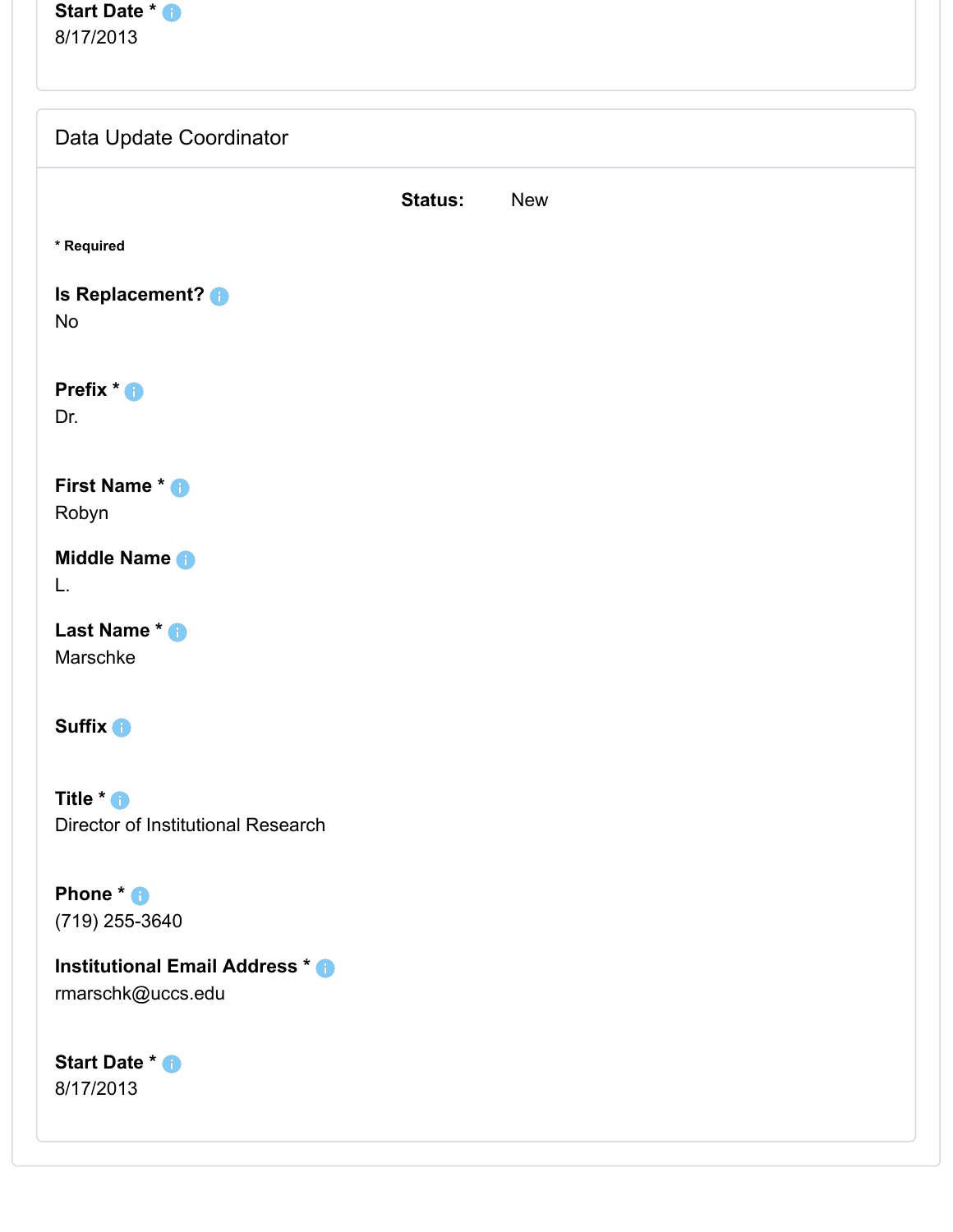

# **Status:** New **Status:** New Financial Information **[2022](https://canopy.hlcommission.org/members/form/?taskid=9922&QuestionSetId=1138&isApp=false&isReview=true&isRev=true&SurveyPageId=99&recid=2022) 2021 2020 2019 Ending month of fiscal year and in the set of the United States of Tune June 1 and States June 1 and June 1 and June 1 and June 1 and June 1 and June 1 and June 1 and June 1 and June 1 and June 1 and June 1 and June 1 a Last completed audit year**  $\vert$  2021 2020 2019 2018 **Did you receive your last completed audit within 6 months of the close of your fiscal year?** Yes Yes Yes Yes **Was your most recent financial audit UNQUALIFIED?** Yes Yes Yes Yes **Did your most recent audit report include a going concern disclosure in the opinion or footnotes?** No No No No

| 陶<br><b>Public CFI - Excluding GASB</b>                |                |                |                |                |  |
|--------------------------------------------------------|----------------|----------------|----------------|----------------|--|
|                                                        | <b>Status:</b> | <b>New</b>     |                |                |  |
| Public CFI - Excluding GASB                            |                |                |                |                |  |
| <b>Status:</b><br><b>New</b>                           |                |                |                |                |  |
|                                                        | 2022           | 2021           | 2020           | 2019           |  |
| Institution unrestricted net<br>assets                 | \$2,712,062.00 | \$1,838,430.00 | \$1,646,529.00 | \$1,454,289.00 |  |
| <b>Institution expendable</b><br>restricted net assets | \$746,079.00   | \$625,750.00   | \$604,807.00   | \$686,109.00   |  |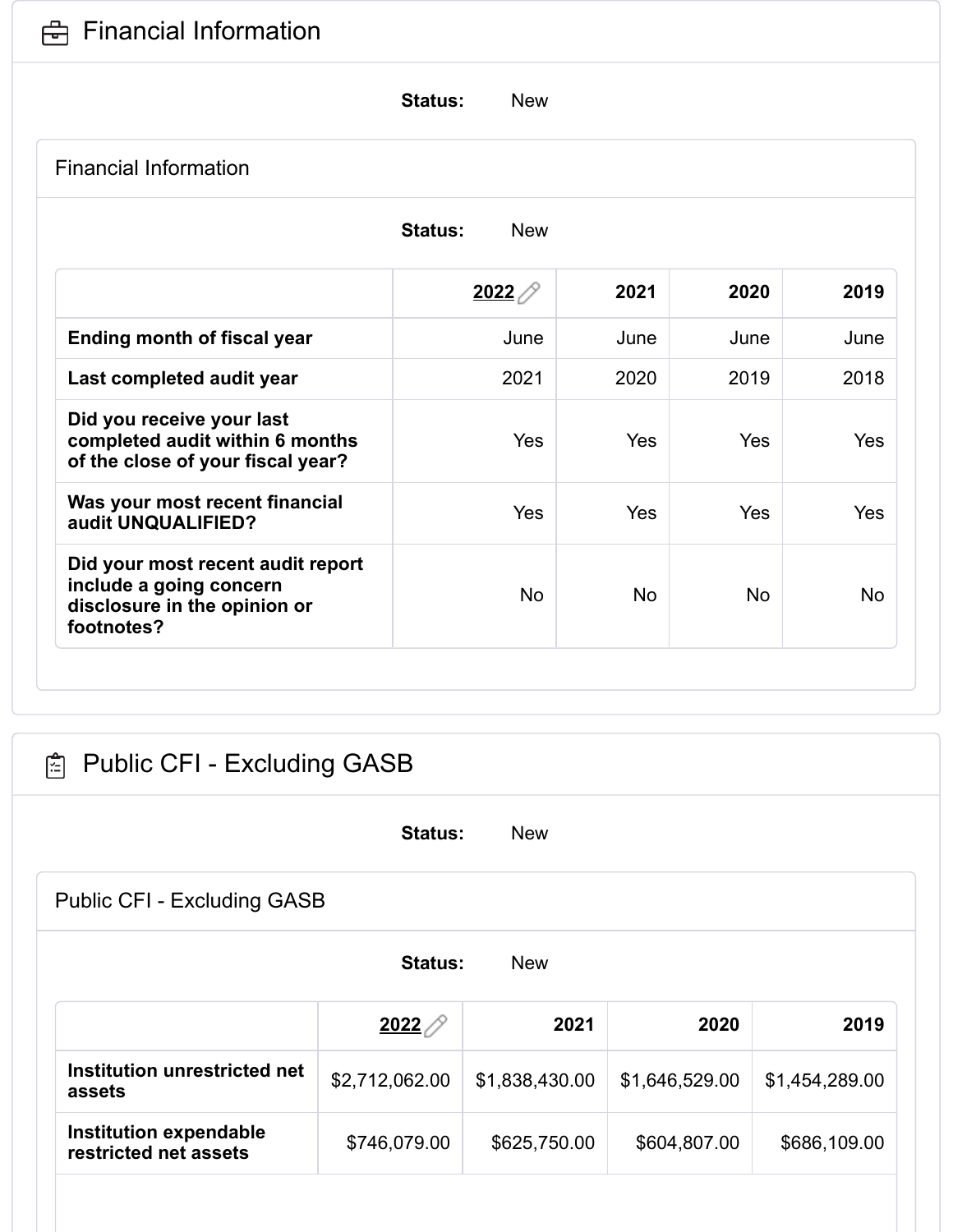| <b>Component Unit (C.U.)</b><br>unrestricted net assets | \$109,677.00   | \$62,567.00    | \$59,735.00    | \$66,923.00    |
|---------------------------------------------------------|----------------|----------------|----------------|----------------|
| <b>C.U. temporarily restricted</b><br>net assets        | \$1,394,531.00 | \$826,235.00   | \$839,670.00   | \$970,307.00   |
| <b>C.U. net investment in</b><br>plant                  | \$0.00         | \$0.00         | \$0.00         | \$0.00         |
| <b>Numerator total</b>                                  | \$4,962,349.00 | \$3,352,982.00 | \$3,150,741.00 | \$3,177,628.00 |
| <b>Institution operating</b><br>expenses                | \$4,498,935.00 | \$4,466,202.00 | \$4,212,107.00 | \$4,926,374.00 |
| <b>Institution nonoperating</b><br>expenses             | \$63,817.00    | \$62,159.00    | \$74,532.00    | \$71,763.00    |
| <b>C.U. total expenses</b>                              | \$216,684.00   | \$214,070.00   | \$190,882.00   | \$193,223.00   |
| <b>Denominator total</b>                                | \$4,779,436.00 | \$4,742,431.00 | \$4,477,521.00 | \$5,191,360.00 |
| <b>Primary reserve ratio</b>                            | 1.04           | 0.71           | 0.70           | 0.61           |
| <b>Primary reserve strength</b>                         | 7.82           | 5.32           | 5.29           | 4.60           |
| <b>Primary reserve weight</b>                           | 0.35           | 0.35           | 0.35           | 0.35           |
| <b>Primary reserve CFI</b>                              | 2.74           | 1.86           | 1.85           | 1.61           |
| <b>Institution operating</b><br>income (loss)           | (\$359,436.00) | (\$226,579.00) | (\$114,298.00) | (\$140,347.00) |
| <b>Institution net</b><br>nonoperating revenues         | \$1,206,382.00 | \$292,033.00   | \$239,155.00   | \$230,896.00   |
| C.U. change in<br>unrestricted net assets               | \$47,110.00    | \$2,832.00     | (\$7,188.00)   | \$7,026.00     |
| <b>Numerator total</b>                                  | \$894,056.00   | \$68,286.00    | \$117,669.00   | \$97,575.00    |
| <b>Institution operating</b><br>revenues                | \$4,139,499.00 | \$4,239,623.00 | \$4,097,809.00 | \$3,833,883.00 |
| <b>Institution nonoperating</b><br>revenues             | \$1,270,199.00 | \$529,025.00   | \$477,031.00   | \$462,765.00   |
| <b>C.U. total unrestricted</b><br>revenues              | \$832,010.00   | \$200,372.00   | \$204,239.00   | \$252,799.00   |
| <b>Denominator total</b>                                | \$6,241,708.00 | \$4,969,020.00 | \$4,779,079.00 | \$4,549,447.00 |
| <b>Net operating revenue</b><br>ratio                   | 0.14           | 0.01           | 0.02           | 0.02           |
| <b>Net operating revenue</b><br>strength                | 10.00          | 1.06           | 1.89           | 1.65           |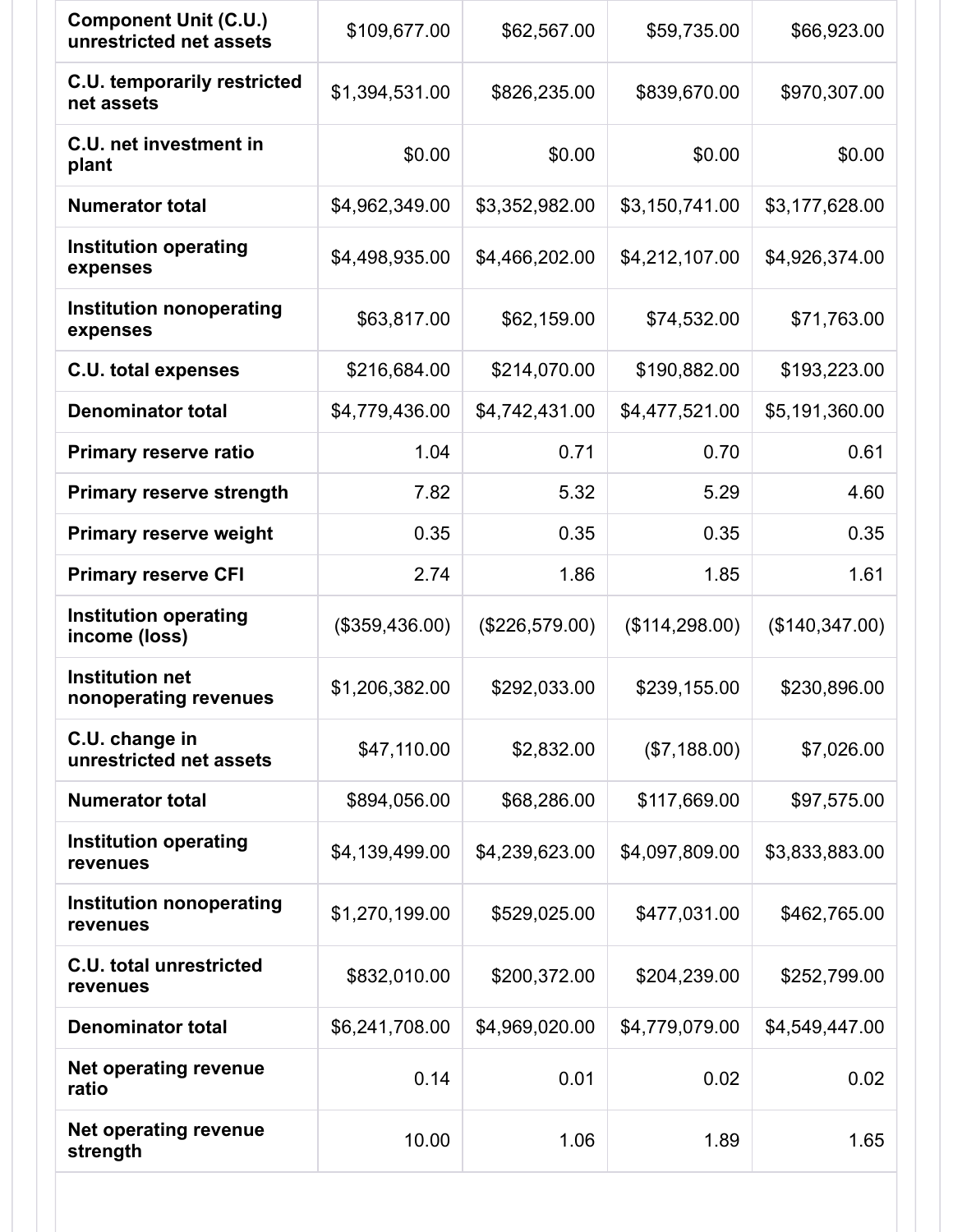| Net operating revenue<br>weight                                                 | 0.10                                                                                     | 0.10                                                                                     | 0.10                                                                              | 0.10                                                                                     |
|---------------------------------------------------------------------------------|------------------------------------------------------------------------------------------|------------------------------------------------------------------------------------------|-----------------------------------------------------------------------------------|------------------------------------------------------------------------------------------|
| <b>Net operating revenue CFI</b>                                                | 1.00                                                                                     | 0.11                                                                                     | 0.19                                                                              | 0.16                                                                                     |
| Change in net assets plus<br>C.U. change in net assets                          | \$1,511,848.00                                                                           | \$367,802.00                                                                             | \$444,978.00                                                                      | \$467,978.00                                                                             |
| Total net assets plus C.U.<br>total net assets (beginning<br>of year).          | \$6,511,021.00                                                                           | \$6,143,219.00                                                                           | \$5,698,241.00                                                                    | \$5,278,608.00                                                                           |
| Return on net assets ratio                                                      | 0.23                                                                                     | 0.06                                                                                     | 0.08                                                                              | 0.09                                                                                     |
| <b>Return on net assets</b><br>strength                                         | 10.00                                                                                    | 2.99                                                                                     | 3.90                                                                              | 4.43                                                                                     |
| <b>Return on net assets</b><br>weight                                           | 0.20                                                                                     | 0.20                                                                                     | 0.20                                                                              | 0.20                                                                                     |
| <b>Return on net assets CFI</b>                                                 | 2.00                                                                                     | 0.60                                                                                     | 0.78                                                                              | 0.89                                                                                     |
| Numerator - expendable<br>net assets (from Primary<br><b>Reserve Numerator)</b> | \$4,962,349.00                                                                           | \$3,352,982.00                                                                           | \$3,150,741.00                                                                    | \$3,177,628.00                                                                           |
| Institution long-term debt<br>(total project-related debt)                      | \$2,025,521.00                                                                           | \$1,841,411.00                                                                           | \$1,769,962.00                                                                    | \$1,818,648.00                                                                           |
| C.U. long-term debt (total<br>project-related debt)                             | \$0.00                                                                                   | \$0.00                                                                                   | \$0.00                                                                            | \$0.00                                                                                   |
| Denominator - total long-<br>term + C.U. debt (total<br>project related debt    | \$2,025,521.00                                                                           | \$1,841,411.00                                                                           | \$1,769,962.00                                                                    | \$1,818,648.00                                                                           |
| <b>Viability ratio</b>                                                          | 2.45                                                                                     | 1.82                                                                                     | 1.78                                                                              | 1.75                                                                                     |
| <b>Viability strength</b>                                                       | 5.88                                                                                     | 4.37                                                                                     | 4.27                                                                              | 4.19                                                                                     |
| <b>Viability weight</b>                                                         | 0.35                                                                                     | 0.35                                                                                     | 0.35                                                                              | 0.35                                                                                     |
| Viability CFI (p. 115)                                                          | 2.06                                                                                     | 1.53                                                                                     | 1.49                                                                              | 1.47                                                                                     |
| <b>Total Composite Financial</b><br><b>Indicator Score</b>                      | 7.80                                                                                     | 4.10                                                                                     | 4.31                                                                              | 4.13                                                                                     |
| <b>Comments</b>                                                                 | <b>Financial data</b><br>reflects CU<br><b>Systems</b><br>excluding<br>GASB 68 and<br>75 | <b>Financial data</b><br>reflects CU<br><b>Systems</b><br>excluding<br>GASB 68 and<br>75 | Financial data<br>reflects CU<br><b>Systems</b><br>excluding<br>GASB 68 and<br>75 | <b>Financial data</b><br>reflects CU<br><b>Systems</b><br>excluding<br>GASB 68 and<br>75 |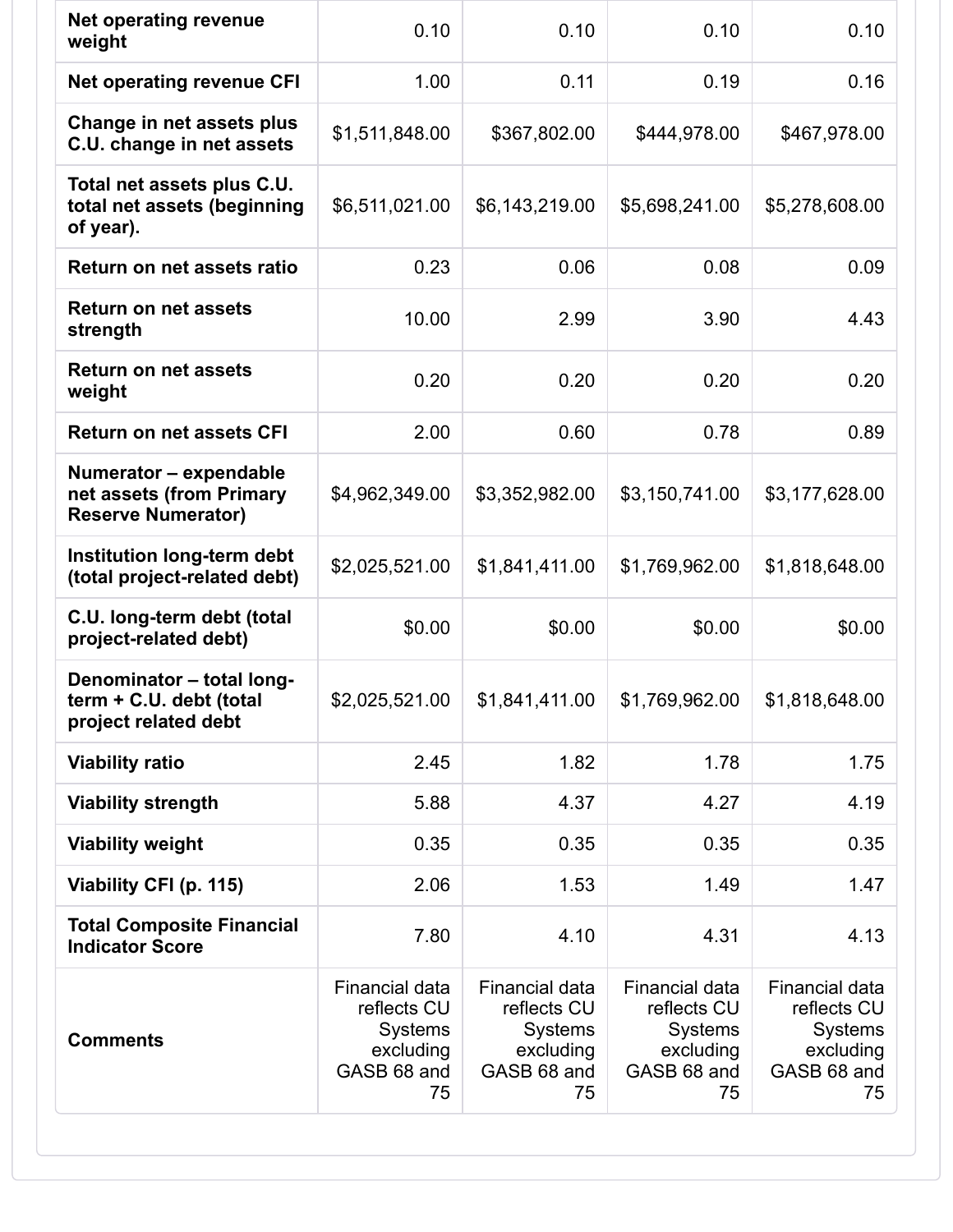## **图 Public CFI - Audited Financials (Including GASB)**

**Status:** New

Public CFI - Audited Financials (Including GASB)

| <b>New</b><br><b>Status:</b>                            |                |                |                |                |  |
|---------------------------------------------------------|----------------|----------------|----------------|----------------|--|
|                                                         | 2022           | 2021           | 2020           | 2019           |  |
| Institution unrestricted net<br>assets                  | \$948,615.00   | (\$198,488.00) | (\$661,499.00) | (\$995,379.00) |  |
| <b>Institution expendable</b><br>restricted net assets  | \$746,079.00   | \$625,750.00   | \$604,807.00   | \$686,109.00   |  |
| <b>Component Unit (C.U.)</b><br>unrestricted net assets | \$109,677.00   | \$62,567.00    | \$59,735.00    | \$66,923.00    |  |
| <b>C.U. temporarily restricted</b><br>net assets        | \$1,394,531.00 | \$826,235.00   | \$839,670.00   | \$970,307.00   |  |
| C.U. net investment in<br>plant                         | \$0.00         | \$0.00         | \$0.00         | \$0.00         |  |
| <b>Numerator total</b>                                  | \$3,198,902.00 | \$1,316,064.00 | \$842,713.00   | \$727,960.00   |  |
| <b>Institution operating</b><br>expenses                | \$4,225,464.00 | \$4,203,349.00 | \$4,127,398.00 | \$4,450,302.00 |  |
| <b>Institution nonoperating</b><br>expenses             | \$63,817.00    | \$62,159.00    | \$74,532.00    | \$71,763.00    |  |
| <b>C.U. total expenses</b>                              | \$216,684.00   | \$214,070.00   | \$190,882.00   | \$193,223.00   |  |
| <b>Denominator total</b>                                | \$4,505,965.00 | \$4,479,578.00 | \$4,392,812.00 | \$4,715,288.00 |  |
| <b>Primary reserve ratio</b>                            | 0.71           | 0.29           | 0.19           | 0.15           |  |
| <b>Primary reserve strength</b>                         | 5.34           | 2.21           | 1.44           | 1.16           |  |
| <b>Primary reserve weight</b>                           | 0.35           | 0.35           | 0.35           | 0.35           |  |
| <b>Primary reserve CFI</b>                              | 1.87           | 0.77           | 0.50           | 0.41           |  |
| <b>Institution operating</b><br>income (loss)           | (\$85,965.00)  | \$36,274.00    | (\$29,589.00)  | (\$616,419.00) |  |
| <b>Institution net</b><br>nonoperating revenues         | \$1,206,382.00 | \$300,291.00   | \$247,740.00   | \$230,896.00   |  |
| C.U. change in<br>unrestricted net assets               | \$47,110.00    | \$2,832.00     | (\$7,188.00)   | \$7,026.00     |  |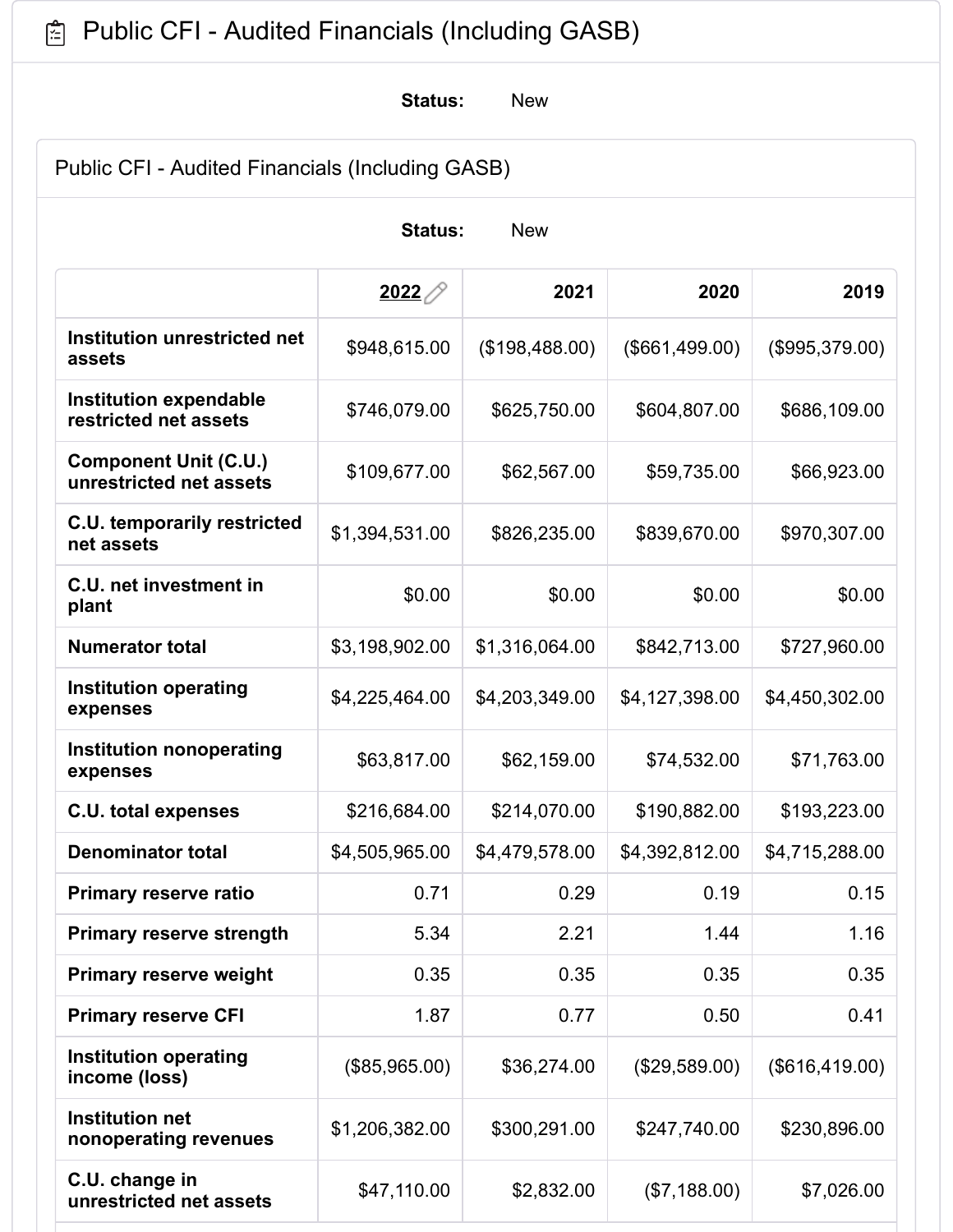| <b>Numerator total</b>                                                          | \$1,167,527.00 | \$339,397.00   | \$210,963.00   | (\$378,497.00) |
|---------------------------------------------------------------------------------|----------------|----------------|----------------|----------------|
| <b>Institution operating</b><br>revenues                                        | \$4,139,499.00 | \$4,239,623.00 | \$4,097,809.00 | \$3,833,883.00 |
| <b>Institution nonoperating</b><br>revenues                                     | \$1,270,199.00 | \$537,283.00   | \$485,616.00   | \$462,765.00   |
| <b>C.U. total unrestricted</b><br>revenues                                      | \$832,010.00   | \$200,372.00   | \$204,239.00   | \$252,799.00   |
| <b>Denominator total</b>                                                        | \$6,241,708.00 | \$4,977,278.00 | \$4,787,664.00 | \$4,549,447.00 |
| Net operating revenue<br>ratio                                                  | 0.19           | 0.07           | 0.04           | $-0.08$        |
| Net operating revenue<br>strength                                               | 10.00          | 5.25           | 3.39           | $-4.00$        |
| <b>Net operating revenue</b><br>weight                                          | 0.10           | 0.10           | 0.10           | 0.10           |
| <b>Net operating revenue CFI</b>                                                | 1.00           | 0.52           | 0.34           | $-0.40$        |
| Change in net assets plus<br>C.U. change in net assets                          | \$1,785,319.00 | \$638,913.00   | \$538,272.00   | (\$8,094.00)   |
| Total net assets plus C.U.<br>total net assets (beginning<br>of year).          | \$4,474,103.00 | \$3,835,190.00 | \$3,296,918.00 | \$3,305,012.00 |
| Return on net assets ratio                                                      | 0.40           | 0.17           | 0.16           | 0.00           |
| <b>Return on net assets</b><br>strength                                         | 10.00          | 8.33           | 8.16           | $-0.12$        |
| <b>Return on net assets</b><br>weight                                           | 0.20           | 0.20           | 0.20           | 0.20           |
| <b>Return on net assets CFI</b>                                                 | 2.00           | 1.67           | 1.63           | $-0.02$        |
| Numerator - expendable<br>net assets (from Primary<br><b>Reserve Numerator)</b> | \$3,198,902.00 | \$1,316,064.00 | \$842,713.00   | \$727,960.00   |
| Institution long-term debt<br>(total project-related debt)                      | \$2,025,521.00 | \$1,841,411.00 | \$1,769,962.00 | \$1,818,648.00 |
| C.U. long-term debt (total<br>project-related debt)                             | \$0.00         | \$0.00         | \$0.00         | \$0.00         |
| Denominator - total long-<br>term + C.U. debt (total<br>project related debt    | \$2,025,521.00 | \$1,841,411.00 | \$1,769,962.00 | \$1,818,648.00 |
| <b>Viability ratio</b>                                                          | 1.58           | 0.71           | 0.48           | 0.40           |
| <b>Viability strength</b>                                                       | 3.79           | 1.71           | 1.14           | 0.96           |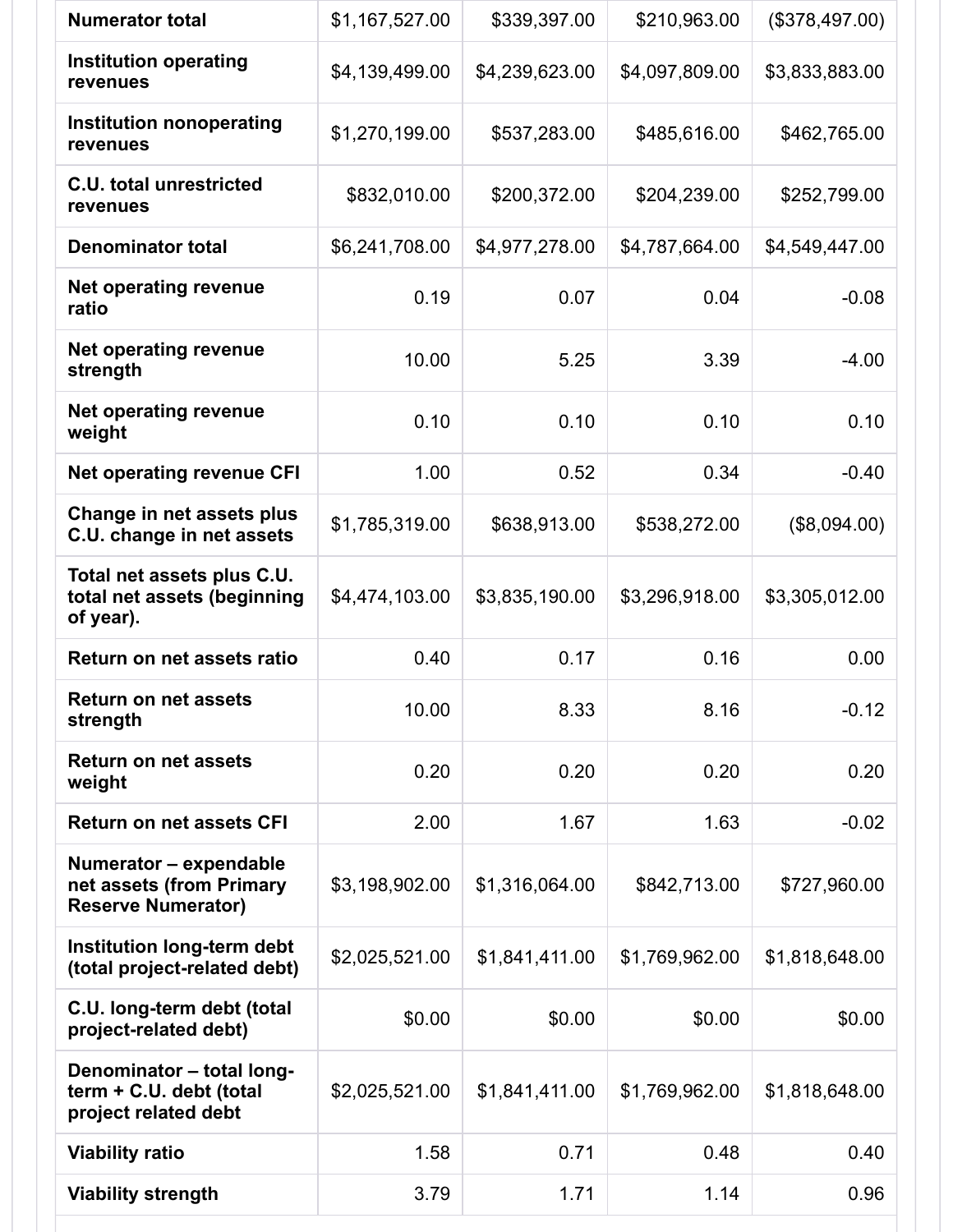| <b>Viability weight</b>                                                            | 0.35                                              |                  | 0.35                    | 0.35                                  | 0.35                                |
|------------------------------------------------------------------------------------|---------------------------------------------------|------------------|-------------------------|---------------------------------------|-------------------------------------|
| Viability CFI (p. 115)                                                             | 1.33                                              |                  | 0.60                    | 0.40                                  | 0.34                                |
| <b>Total Composite Financial</b><br><b>Indicator Score</b>                         | 6.20                                              |                  | 3.56                    | 2.87                                  | 0.33                                |
| <b>Comments</b>                                                                    |                                                   |                  |                         |                                       |                                     |
|                                                                                    |                                                   |                  |                         |                                       |                                     |
|                                                                                    |                                                   |                  |                         |                                       |                                     |
| <b>Federal Compliance</b>                                                          |                                                   |                  |                         |                                       |                                     |
|                                                                                    | <b>Status:</b>                                    | <b>New</b>       |                         |                                       |                                     |
|                                                                                    |                                                   |                  |                         |                                       |                                     |
| Accrediting Agencies Reported to HLC                                               |                                                   |                  |                         |                                       |                                     |
|                                                                                    | <b>Status:</b>                                    | <b>New</b>       |                         |                                       |                                     |
|                                                                                    |                                                   |                  |                         |                                       |                                     |
|                                                                                    |                                                   |                  |                         |                                       |                                     |
| <b>Accreditor</b>                                                                  | Program                                           | <b>Status</b>    | <b>Status</b><br>Reason | <b>Effective</b><br><b>Start Date</b> | <b>Effective</b><br><b>End Date</b> |
| <b>Accreditation Council</b><br>for Education in<br><b>Nutrition and Dietetics</b> | Didactic<br>Programs in<br><b>Dietetics</b>       | Good<br>Standing |                         | 07/25/2018                            |                                     |
| American<br>Psychological<br>Association,<br>Commission on<br>Accreditation        | PhD - Clinical                                    | Good<br>Standing |                         | 05/04/2020                            |                                     |
| Commission on<br><b>Collegiate Nursing</b><br>Education                            | <b>Baccalaureate</b><br><b>Nursing</b><br>Program | Good<br>Standing |                         | 09/22/2020                            |                                     |
| Commission on<br><b>Collegiate Nursing</b><br>Education                            | Master's<br><b>Nursing</b><br>Program             | Good<br>Standing |                         | 09/22/2020                            |                                     |
|                                                                                    |                                                   |                  |                         |                                       |                                     |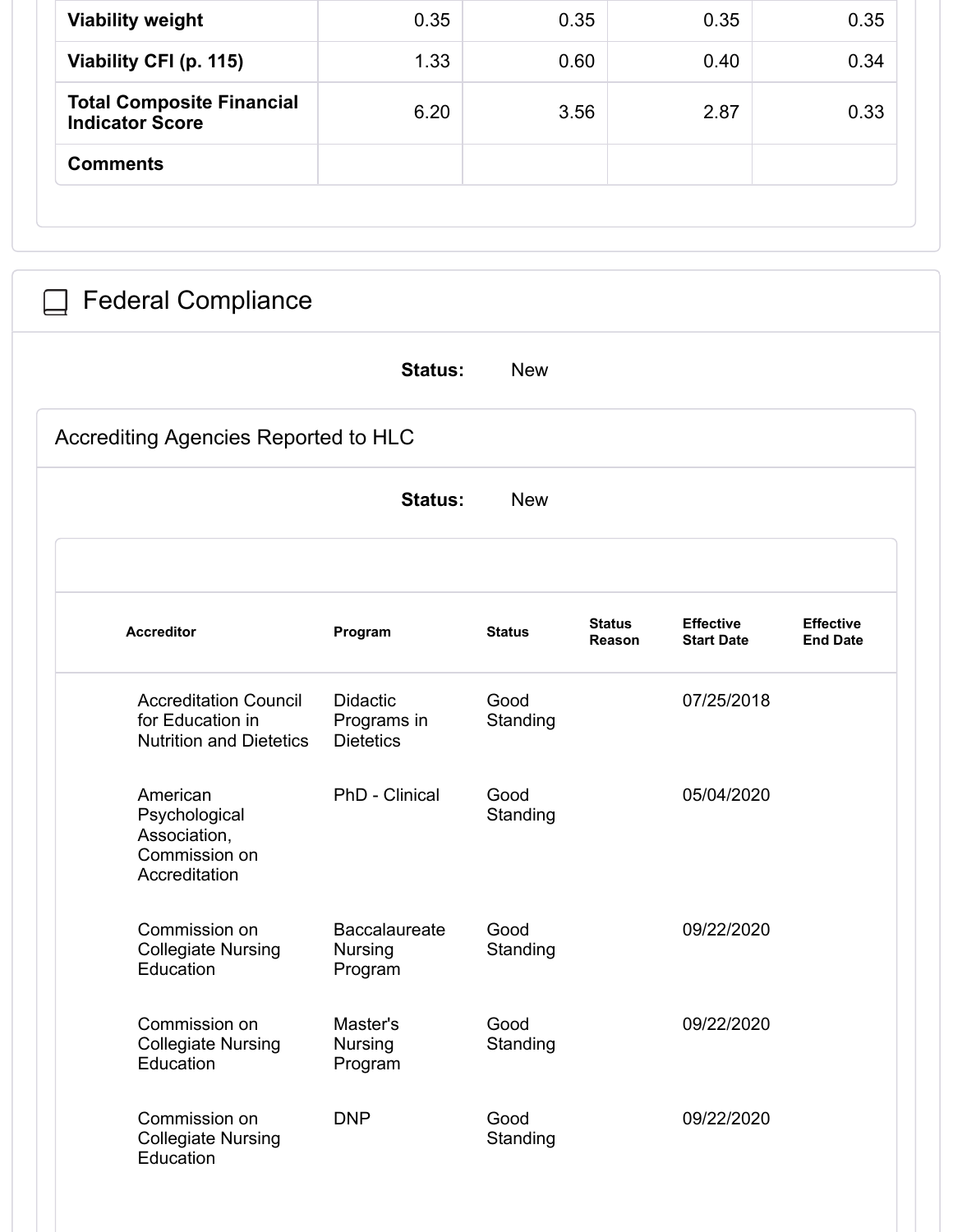| <b>Accreditor</b>                                                                             | Program                                     | <b>Status</b>    | <b>Status</b><br>Reason | <b>Effective</b><br><b>Start Date</b> | <b>Effective</b><br><b>End Date</b> |
|-----------------------------------------------------------------------------------------------|---------------------------------------------|------------------|-------------------------|---------------------------------------|-------------------------------------|
| Commission on<br><b>Collegiate Nursing</b><br>Education                                       | Post-Graduate<br><b>APRN</b><br>Certificate | Good<br>Standing |                         | 09/22/2020                            |                                     |
| <b>Federal Compliance</b>                                                                     |                                             |                  |                         |                                       |                                     |
|                                                                                               | <b>Status:</b>                              | <b>New</b>       |                         |                                       |                                     |
| * Required                                                                                    |                                             |                  |                         |                                       |                                     |
| I have reviewed the list of accrediting agencies provided and<br>made any necessary changes * |                                             |                  |                         |                                       |                                     |
|                                                                                               |                                             |                  |                         |                                       |                                     |
|                                                                                               |                                             |                  |                         |                                       |                                     |
| <b>Academic Term *</b><br>- Semester                                                          |                                             |                  |                         |                                       |                                     |
|                                                                                               |                                             |                  |                         |                                       |                                     |
| Does the institution have a formal student refund policy? *                                   |                                             |                  |                         |                                       |                                     |
| Yes                                                                                           |                                             |                  |                         |                                       |                                     |
| Does the institution report any degree program, certificate or                                |                                             |                  |                         |                                       |                                     |
| other academic program to the U.S. Department of Education in                                 |                                             |                  |                         |                                       |                                     |
| clock hours for Title IV purposes? *<br>No                                                    |                                             |                  |                         |                                       |                                     |
|                                                                                               |                                             |                  |                         |                                       |                                     |
| If Yes, how many academic programs are reported in clock<br>hours?                            |                                             |                  |                         |                                       |                                     |
|                                                                                               |                                             |                  |                         |                                       |                                     |
|                                                                                               |                                             |                  |                         |                                       |                                     |
| Enter the percentage of first-time, full-time students receiving<br>Pell Grants. *            |                                             |                  |                         |                                       |                                     |
| 29.00                                                                                         |                                             |                  |                         |                                       |                                     |
|                                                                                               |                                             |                  |                         |                                       |                                     |
| <b>Student Achievement URL *</b><br>https://ir.uccs.edu/studentdata                           |                                             |                  |                         |                                       |                                     |
|                                                                                               |                                             |                  |                         |                                       |                                     |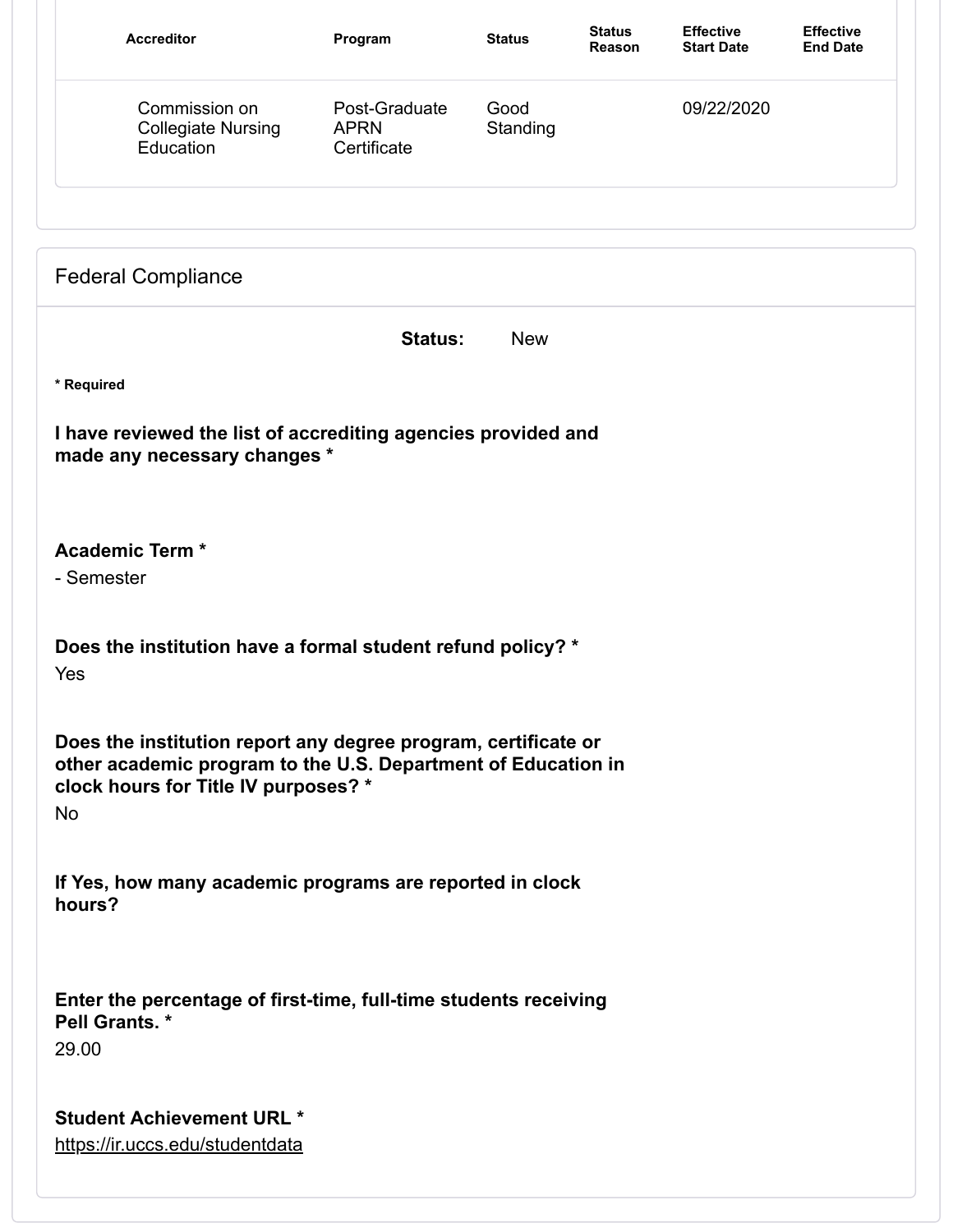## Head Counts

|                                                     | <b>Status:</b><br><b>New</b> |      |
|-----------------------------------------------------|------------------------------|------|
| <b>Student Head Count by Level</b>                  |                              |      |
|                                                     | <b>Status:</b><br><b>New</b> |      |
|                                                     | 2022                         | 2021 |
| <b>Full-time Undergraduate Head</b><br><b>Count</b> | 7443                         | 7766 |
| Part-time Undergraduate Head<br>Count               | 2191                         | 2073 |
| <b>Full-time Graduate Head Count</b>                | 492                          | 460  |
| <b>Part-time Graduate Head Count</b>                | 1398                         | 1632 |

#### Student Head Count by Category

|                                                     | <b>Status:</b><br><b>New</b> |      |
|-----------------------------------------------------|------------------------------|------|
|                                                     | 2022                         | 2021 |
| <b>Certificate-Seeking Undergraduate</b>            | 121                          | 37   |
| <b>Degree-Seeking Undergraduate</b>                 | 9513                         | 9802 |
| Post-baccalaureate Certificate-<br><b>Seeking</b>   | 135                          | 119  |
| <b>Post-baccalaureate Degree-</b><br><b>Seeking</b> | 1755                         | 1831 |
| Non-degree-seeking                                  | 507                          | 591  |

**Status:** New Institutional Head Count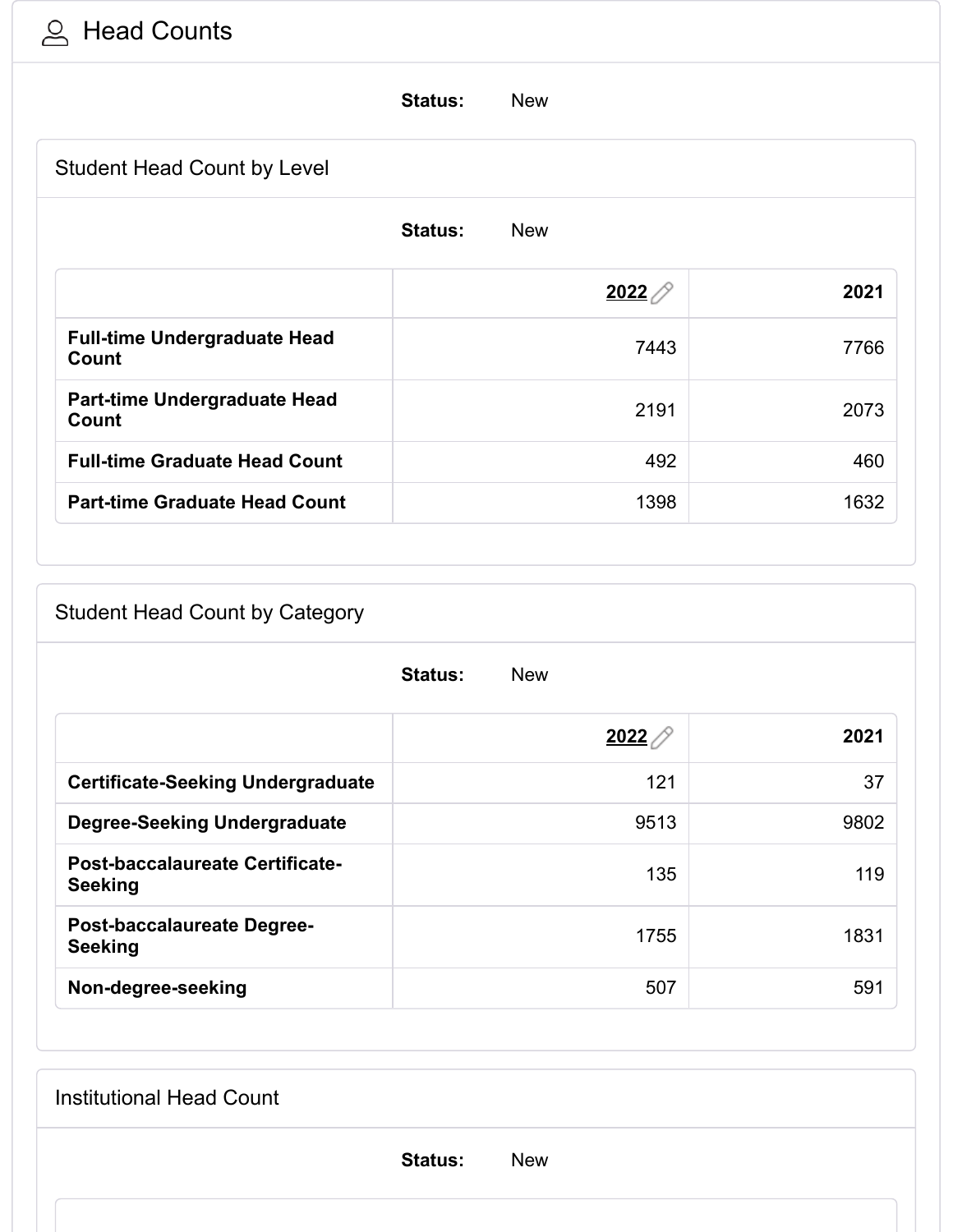|                                 | <u> 2022 </u> | 2021  |
|---------------------------------|---------------|-------|
| <b>Full-time Faculty</b>        | 516           | 489   |
| <b>Part-time Faculty</b>        | 472           | 476   |
| <b>Full-time Administration</b> | 497           | 435   |
| <b>Part-time Administration</b> | 47            | 52    |
| <b>Full-time Staff</b>          | 194           | 232   |
| <b>Part-time Staff</b>          | 18            | 27    |
| <b>Student-to-Faculty Ratio</b> | 16.00         | 15.00 |

#### Dual Credit

|                                                                | <b>Status:</b><br><b>New</b> |      |  |  |
|----------------------------------------------------------------|------------------------------|------|--|--|
|                                                                | 2022                         | 2021 |  |  |
| <b>Total Dual Credit Student Head</b><br>Count                 | 303                          | 386  |  |  |
| How many dual credits awarded in<br>the academic year 2021-22? | 5375                         | 6841 |  |  |

| ed Certificate and Degree Programs |                |             |      |
|------------------------------------|----------------|-------------|------|
|                                    | <b>Status:</b> | <b>New</b>  |      |
| <b>Certificates Awarded</b>        |                |             |      |
|                                    | <b>Status:</b> | <b>New</b>  |      |
|                                    |                | <u>2022</u> | 2021 |
| <b>Total Certificates Awarded</b>  |                | 66          | 21   |
|                                    |                |             |      |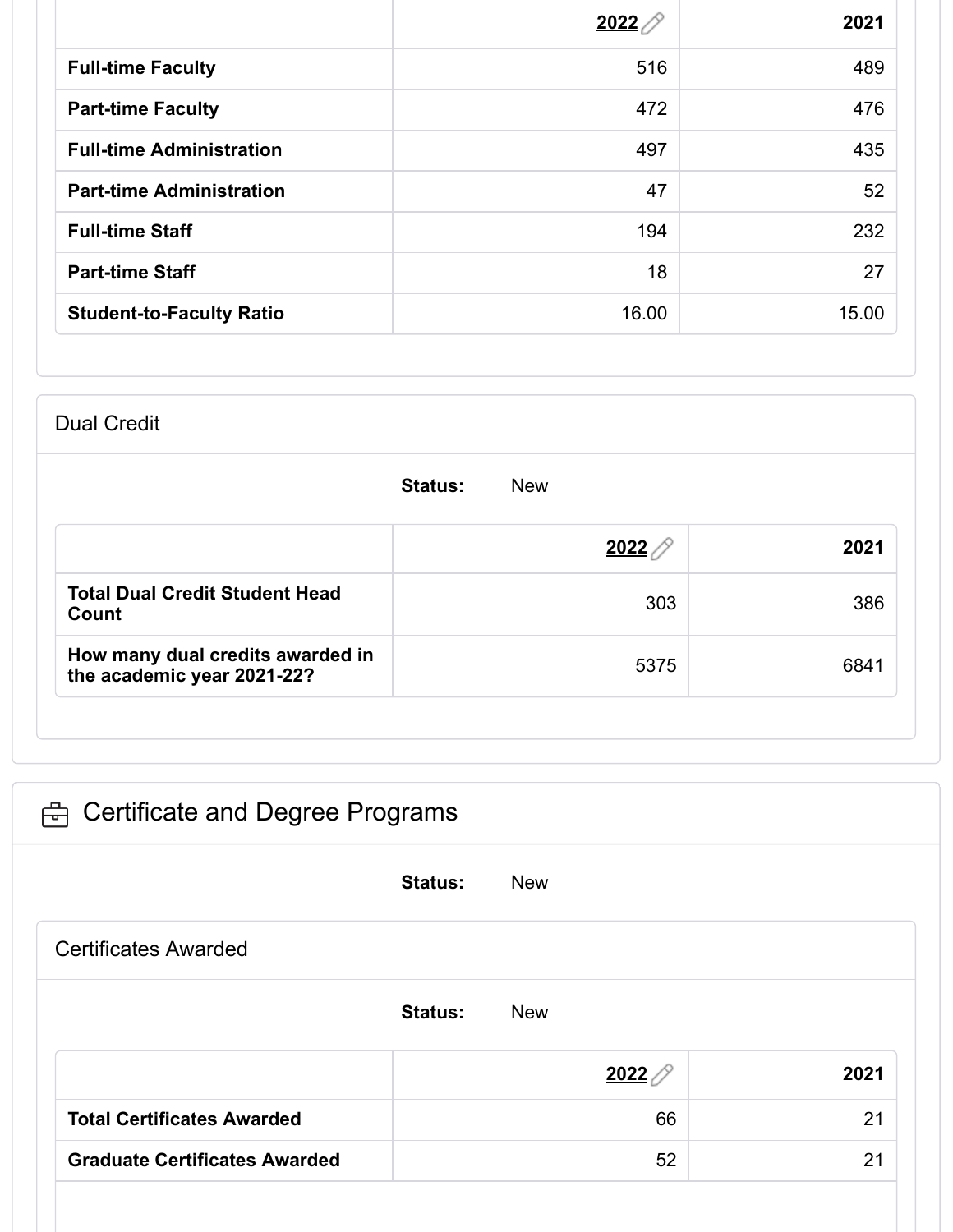| <b>Undergraduate Certificates</b><br>Awarded                                                                  | 14 |  |
|---------------------------------------------------------------------------------------------------------------|----|--|
| Of the undergraduate certificates<br>listed above, how many are NOT<br>part of an existing degree<br>program? |    |  |

Degrees Awarded

|                                    | <b>Status:</b><br><b>New</b> |      |
|------------------------------------|------------------------------|------|
|                                    | $2022$ $\oslash$             | 2021 |
| <b>Associate's Degrees Awarded</b> | 0                            | 0    |
| <b>Bachelor's Degrees Awarded</b>  | 2114                         | 2060 |
| <b>Master's Degrees Awarded</b>    | 569                          | 527  |
| <b>Specialist Degrees Awarded</b>  | $\mathbf 0$                  | 0    |
| <b>Doctoral Degrees Awarded</b>    | 39                           | 31   |

### Certificate and Degree Programs Offered

| <b>Status:</b><br><b>New</b>                                      |      |             |  |  |
|-------------------------------------------------------------------|------|-------------|--|--|
|                                                                   | 2022 | 2021        |  |  |
| <b>Total number Credit-Bearing</b><br><b>Certificates offered</b> | 34   | 33          |  |  |
| <b>Associate's Degree Programs</b><br>offered                     | 0    | 0           |  |  |
| <b>Bachelor's Degree Programs</b><br>offered                      | 56   | 56          |  |  |
| <b>Master's Degree Programs offered</b>                           | 23   | 24          |  |  |
| <b>Specialist Degree Programs</b><br>offered                      | 0    | $\mathbf 0$ |  |  |
| <b>Doctoral Degree Programs offered</b>                           | 8    | 8           |  |  |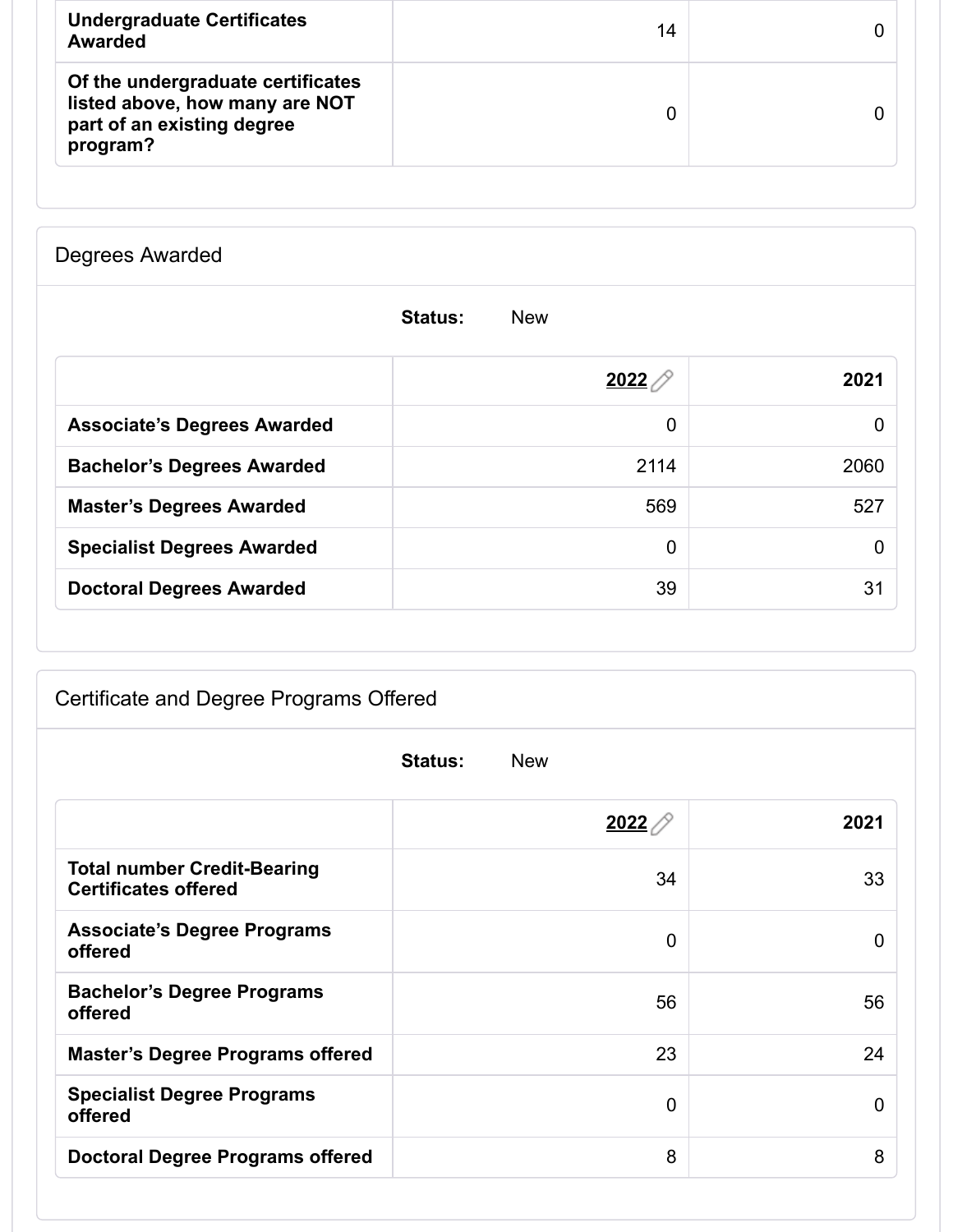| <b>Branch Campuses and Additional Locations</b><br>$\cup$                                                                                                                       |  |
|---------------------------------------------------------------------------------------------------------------------------------------------------------------------------------|--|
| <b>New</b><br><b>Status:</b>                                                                                                                                                    |  |
| <b>Branch Campuses</b>                                                                                                                                                          |  |
| <b>New</b><br><b>Status:</b>                                                                                                                                                    |  |
| * Required                                                                                                                                                                      |  |
| I have reviewed the list of branch campuses provided and<br>made any necessary changes in the Location and Campus<br>Update or through HLC's substantive change process. *      |  |
| <b>Additional Locations</b>                                                                                                                                                     |  |
| <b>Status:</b><br><b>New</b>                                                                                                                                                    |  |
| * Required                                                                                                                                                                      |  |
| I have reviewed the list of additional locations provided and<br>made any necessary changes in the Location and Campus<br>Update or through HLC's substantive change process. * |  |
| <b>Contractual Arrangements</b><br>尙                                                                                                                                            |  |
| <b>Status:</b><br><b>New</b>                                                                                                                                                    |  |
| <b>Contractual Arrangements</b>                                                                                                                                                 |  |
| <b>Status:</b><br><b>New</b>                                                                                                                                                    |  |
| <b>Entity is Parent or</b><br>Program<br><b>Contracted Entity</b><br>Country<br><b>Start Date</b><br><b>State</b><br><b>Subsidiary</b>                                          |  |